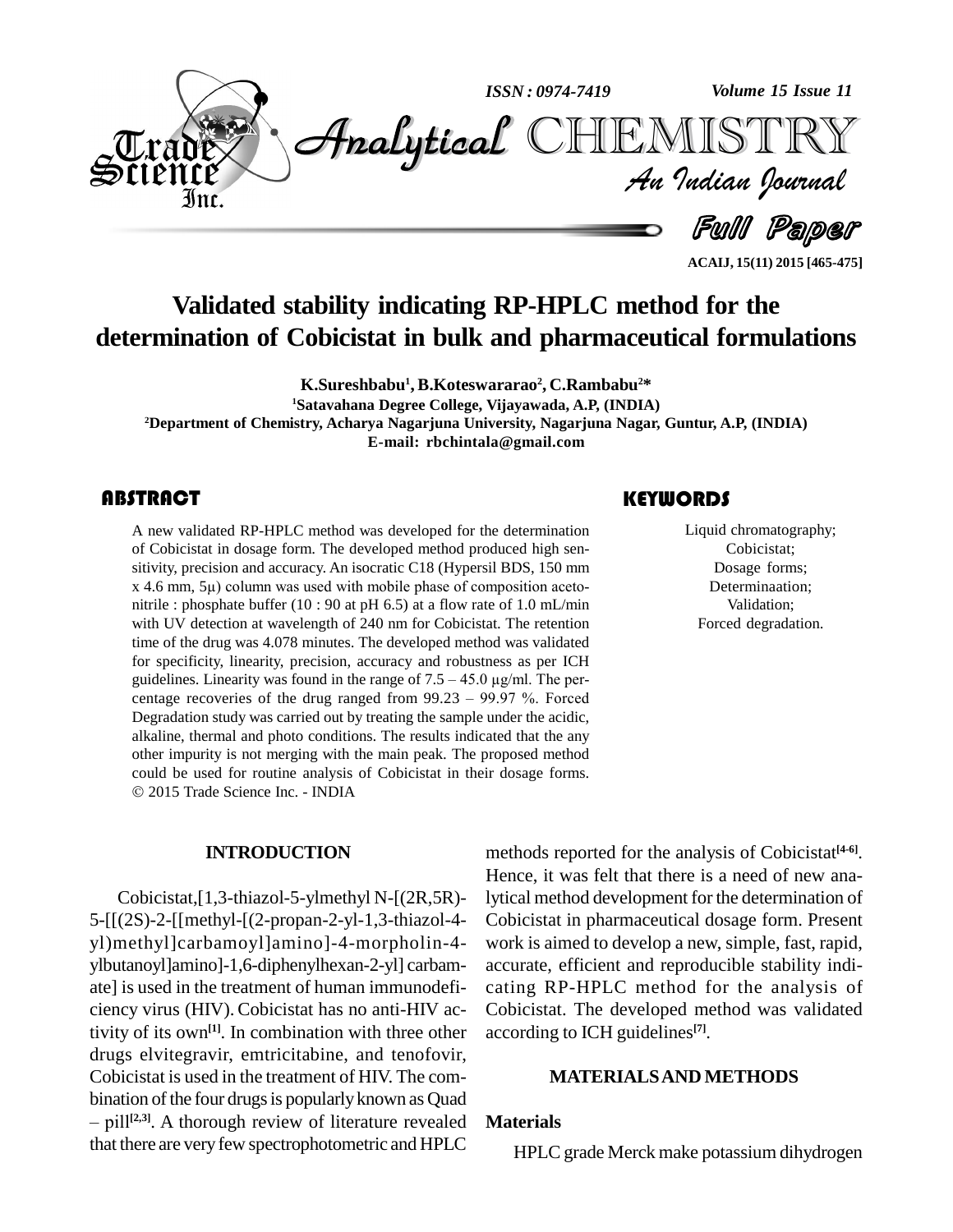

**Figure 1 : Structure of Cobicistat**

|  |  |  |  | TABLE 1 : System suitability parameters for Cobicistat by proposed method |
|--|--|--|--|---------------------------------------------------------------------------|
|  |  |  |  |                                                                           |

| Name of the compound | <b>Retention Time</b> | Area    | Height | <b>USP Tailing</b> | <b>USP Plate count</b> |
|----------------------|-----------------------|---------|--------|--------------------|------------------------|
| dobicistat:          | 4.078                 | 3767990 | 531698 | .10                | 8400                   |

orthophosphate  $(KH_2PO_4)$ , Orthophosphoric acid,, **Metho** acetonitrile were used. All dilutions were performed in standard class-A, volumetric glassware. For the acetonitrile were used. All dilutions were performed<br>in standard class-A, volumetric glassware. For the<br>estimation of commercial formulation, Tybost® tablets having 150 mg Cobicistat were procured from the local market. HPLC grade Milli-Q water was used throughout the analysis.

#### **Instrumentation**

Waters model 2695 LC chromatographic system, with UV-Visible detector with PDA of Waters (2996) 15n Waters model 2695 LC chromatographic system, in to a<br>with UV-Visible detector with PDA of Waters (2996) 15mL make and a fixed injector equipped with 10µL loop with th was used for the chromatographic separation. The centration of Cobicistat of 30 µg/mL. chromatogram was recorded at ambient temperature and peaks quantified by means of Empower soft ware. Chromatographic separation was carried out on a C18 column [Hypersil BDS, 150mm x4.6mm <sup>5</sup>µ]. Sartorious electronic balance was used for weighing the samples. Ultrasonic bath sonicator was used for degassing and mixing of the mobile phase.

### **Chromatographic conditions**

phosphoric acid]. It was filtered through a  $0.45 \mu$ *Indeed the gassed for 1*<br>*Phase was m*<br>*Carried out a*<br>*ISTRY* membrane filter and degassed for 15 minutes. The attention Chromatographic separation of Cobicistat was carried on a C18 column. The mobile phase was composed of acetonitrile and phosphate buffer (pH 6.5) in the ratio of 10 : 90 v/v. [The buffer solution was prepared by dissolving 1.6 g of potassium dihydrogen orthophosphate in 1000 mLwater and the pH of the was adjusted to 6.5 using dilute ortho-<br>phosphoric acid]. It was filtered through a 0.45  $\mu$  tion was pH of the was adjusted to 6.5 using dilute ortho flow rate of the mobile phase was maintained at 1.0 ml/min. Detection was carried out at 240 nm at am bient temperature.

**Method development**

#### **Preparation ofstandard stock solutions**

Standard stock solution of Cobicistat was pre pared by dissolving 15.0 mg in 50 mL volumetric flasks using 15mL of mobile phase. Later, the vol umes were made upto the mark with mobile phase flasks using 15mL of mobile phase. Later, the vol-<br>umes were made upto the mark with mobile phase<br>to obtain a final concentration of 300 µg/mL. From the above stock solution, 10 mLaliquot was pipetted in to a 100 mL volumetric flask and dissolved in 15mL of the mobile phase and made up to the mark<br>with the diluent (mobile phase) to obtain a final con-<br>centration of Cobicistat of 30  $\mu g/mL$ . with the diluent (mobile phase) to obtain a final con-

#### **Preparation of sample solutions**

Transferred grinded sample of 20 tablets quantitatively equivalent to 138 mg Cobicistat into 50 mL volumetric flask, added 30 mL of diluent, soni cated to dissolve for 10 minutes, filtered and diluted to mark with diluents. 10 mL of this solution was diluted to 100 mL in volumetric flask.

#### **Method validation**

The developed HPLC method for the determi nation of Cobicistat was validated as per the ICH guidelines.

#### **System suitability and system precision**

System suitability for chromatographic separation was checked on each day of validation to evalu ate the components of the analytical system in order to show that the performance of the system meet the standards required by the method. System suitability parameters established for the developed method

CHEMISTRY COMPANY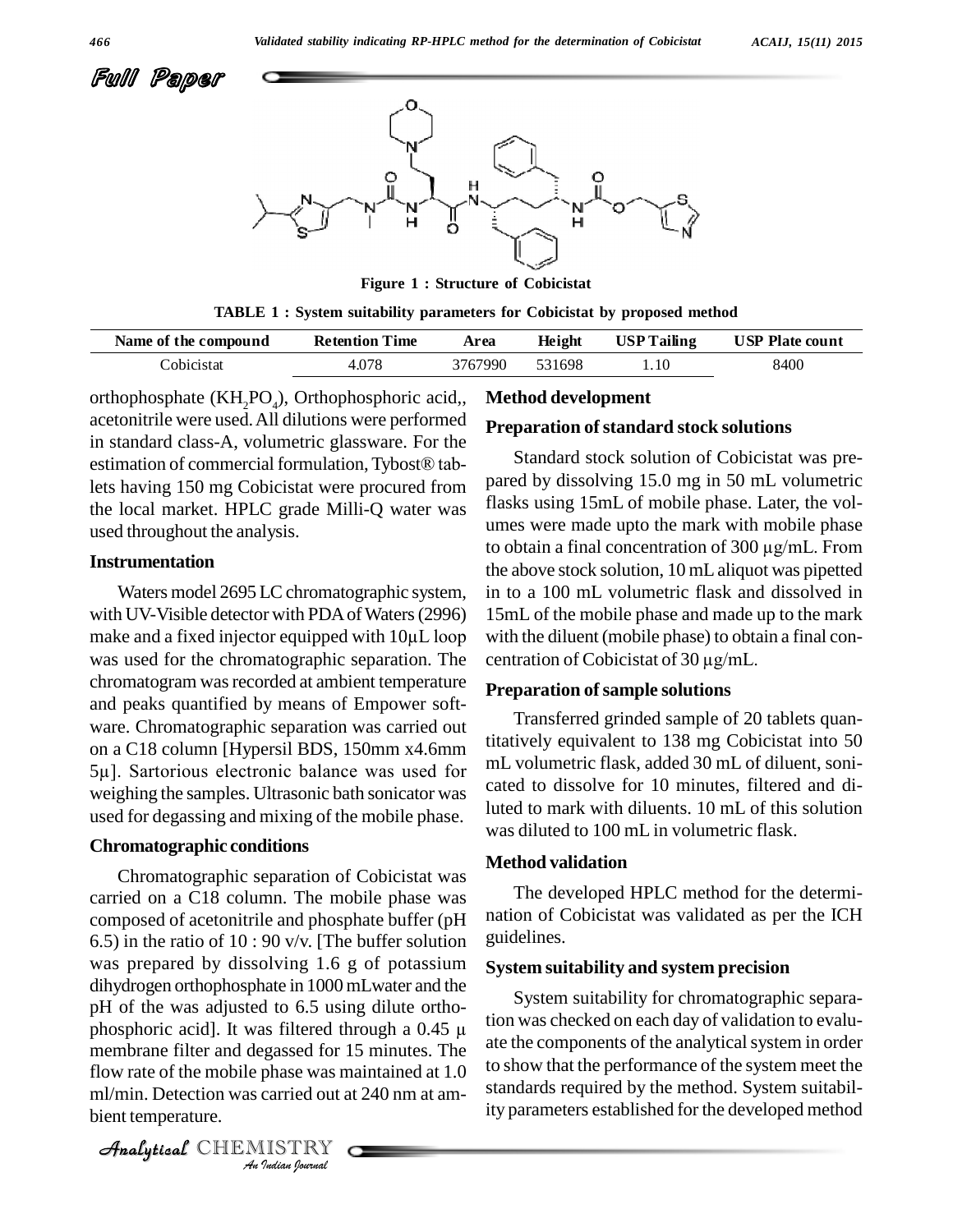

include number of theoretical plates (efficiency), tailing factor. The HPLC system was equilibrated using the initial mobile phase composition, followed by 5 injections of the standard solution of 100% con-<br>above d using the initial mobile phase composition, followed Diluen<br>by 5 injections of the standard solution of 100% con-<br>centration containing  $30 \mu g/mL$  Cobicistat. These 5 blank of consecutive injections were used to evaluate the system suitability on each day of method validation. The result was given in the TABLE 1.

# **Specificity**

#### **Blank interference**

Specificity studies include application of the proposed method for blank, placebo solution, sample

do not interfere in estimation of Cobicistat in Tybost at in Tybost<br>*2*-3<br>IISTRY<br>Indian Iournal solution (control sample), standard solution. A study to establish the interference of blank was conducted. Diluent was injected into the chromatograph in the above defined chromatographic conditions and the blank chromatogram was recorded. Chromatogram of Blank solution (Figure no.-2) showed no peaks at the retention time of Cobicistat peak. This indicates that the diluent solution used in sample preparation tablets. Similarly typical representative chromato gram of standard was also shown Figure-3

### **Forced degradation**

 $\mathscr{A}$ nalytical $\mathcal C$ HEMISTRY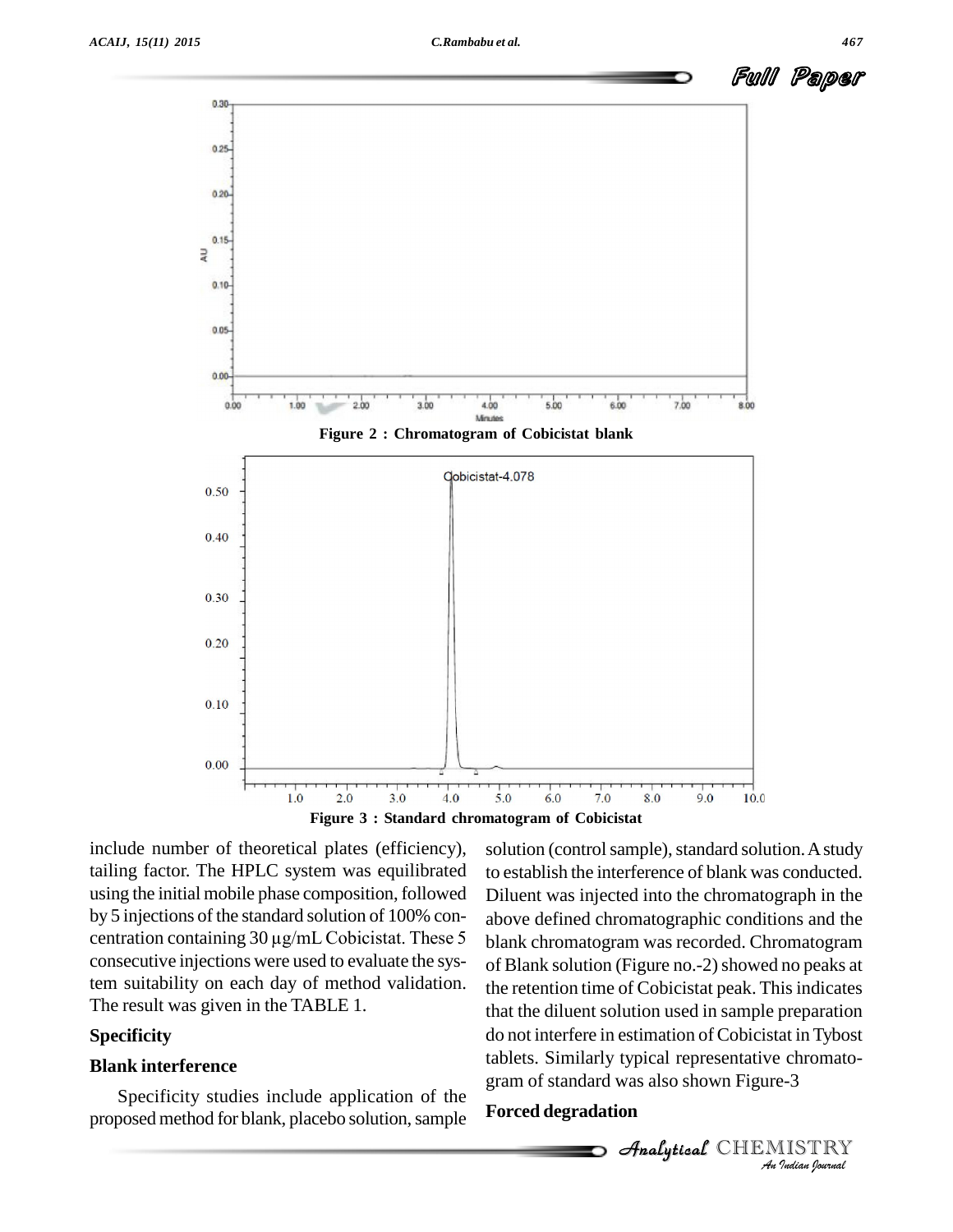

**Figure 4 : Linearity chromatograms of Cobicistat**

*I*<br>*I Indian Indian*<br>*IISTRY*<br>*Indian Sournal* The specificity studies also include deliberate degradation of the tablet sample by exposure to stress

CHEMISTRY COMPANY

conditions. Forced Degradation study was carried out by treating the sample under the acidic, alkaline,

Full Paper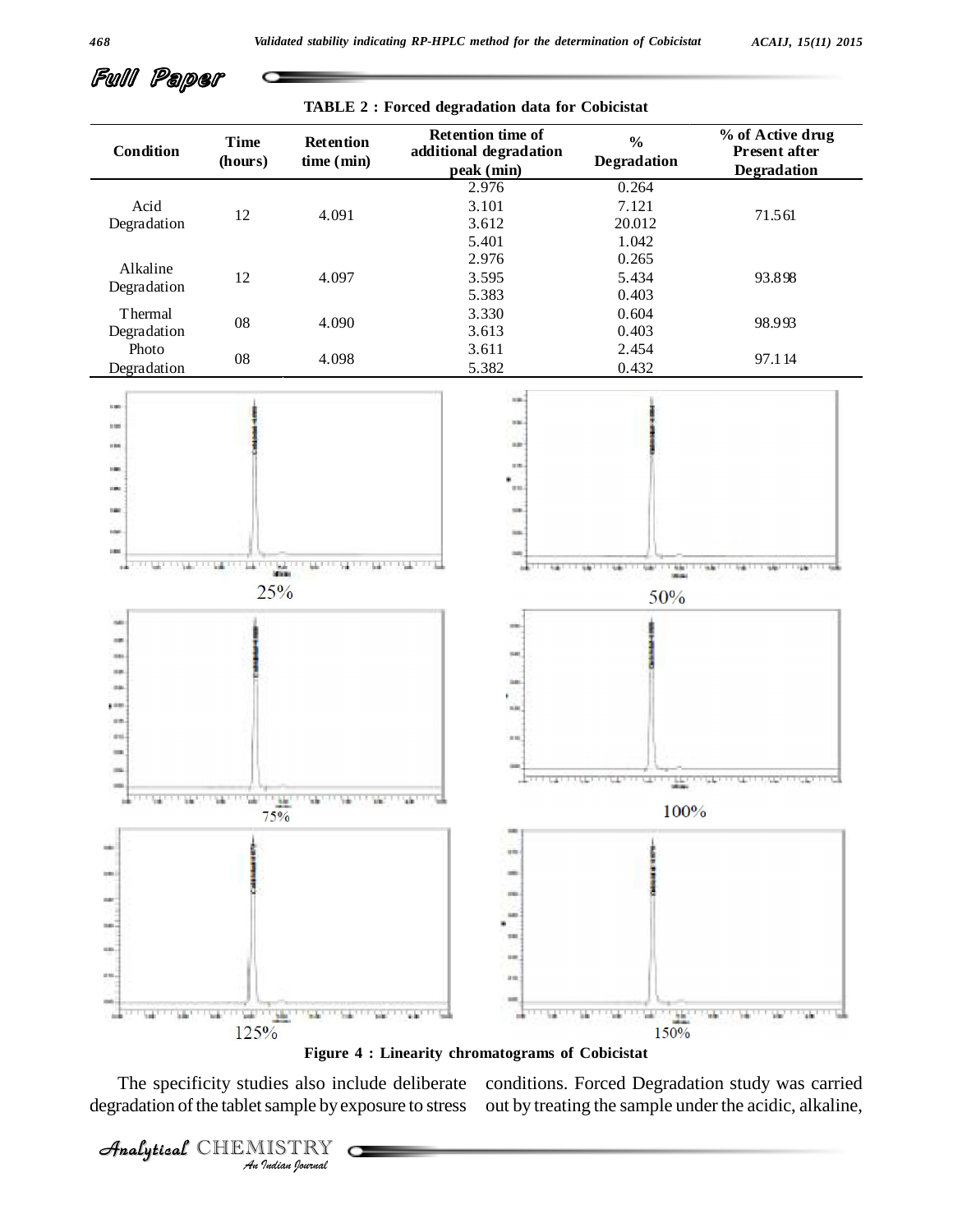| . .<br>TABLE 3 : Linearity studies for Cobicistat by proposed method |                       |  |  |  |
|----------------------------------------------------------------------|-----------------------|--|--|--|
| $Concentration(\mu g/ml)$                                            | Area $(\mu v^2 \sec)$ |  |  |  |
| 7.5                                                                  | 903546                |  |  |  |
| 15.0                                                                 | 1822435               |  |  |  |
| 22.5                                                                 | 2732656               |  |  |  |
| 30.0                                                                 | 3692323               |  |  |  |
| 37.5                                                                 | 4633259               |  |  |  |
| 45.0                                                                 | 5565046               |  |  |  |





thermal and photo conditions. Weighed twenty tablets of Cobicistat and powdered uniformly in a mortar. An accurately weighed portion powder equivalent to 15 mg was transferred into 50 mL volumetric flask. The contents of the flask were sonicated for about 15 min for complete solubility of the drug and<br>the volume was made up to 50 mL with mobile phase.<br>Then the mixture was filtered through a 0.45µ memthe volume was made up to 50 mL with mobile phase. brane filter. The results pertaining to these degrada-

tion conditions were given in TABLE - 2

# **Linearity and range**

Standard curve was obtained in the concentration range of  $7.5 - 45.0 \mu g/ml$  for Cobicistat. Linear regression analysis was used to evaluate the linearity of the curve. To assess the linearity of the pro posed method, slope, intercept and correlation co efficient [r <sup>2</sup>] of standard curve were calculated and the calibration plot was shown in Figure-10. The results were given in the TABLE- 3. From the data obtained, the method was found to be linear within the proposed range. The linearity chromatograms were given in Figure - 4

# **Accuracy**

Accuracy is expressed in terms of percentage recovery. Recovery % is determined by the stan dard addition method. In the present study recovery studies were carried out at 50%, 100% and 150% spiked levels. The results of Recovery % were given in TABLE 4 and Chromatograms of accuracy were presented in Figure - 5.

# **Precision**

The precision of the method was assessed by six replicate injections of 100% test concentration. The precision was expressed in terms of standard deviation and %RSD. The results were given in TABLE 5 and chromatograms in Figure -6. The system precision was also analysed and the results were given TABLE 6 and the corresponding chromatograms were represented in Figure -7.

# **Ruggedness**

*I*<br>**Indian** variand<br>IISTRY<br>*Indian hournal* Degree of reproducibility of test results was obtained by analyzing the same sample under vari ety of normal test conditions such as different ana-

**Analytical** CHEMISTRY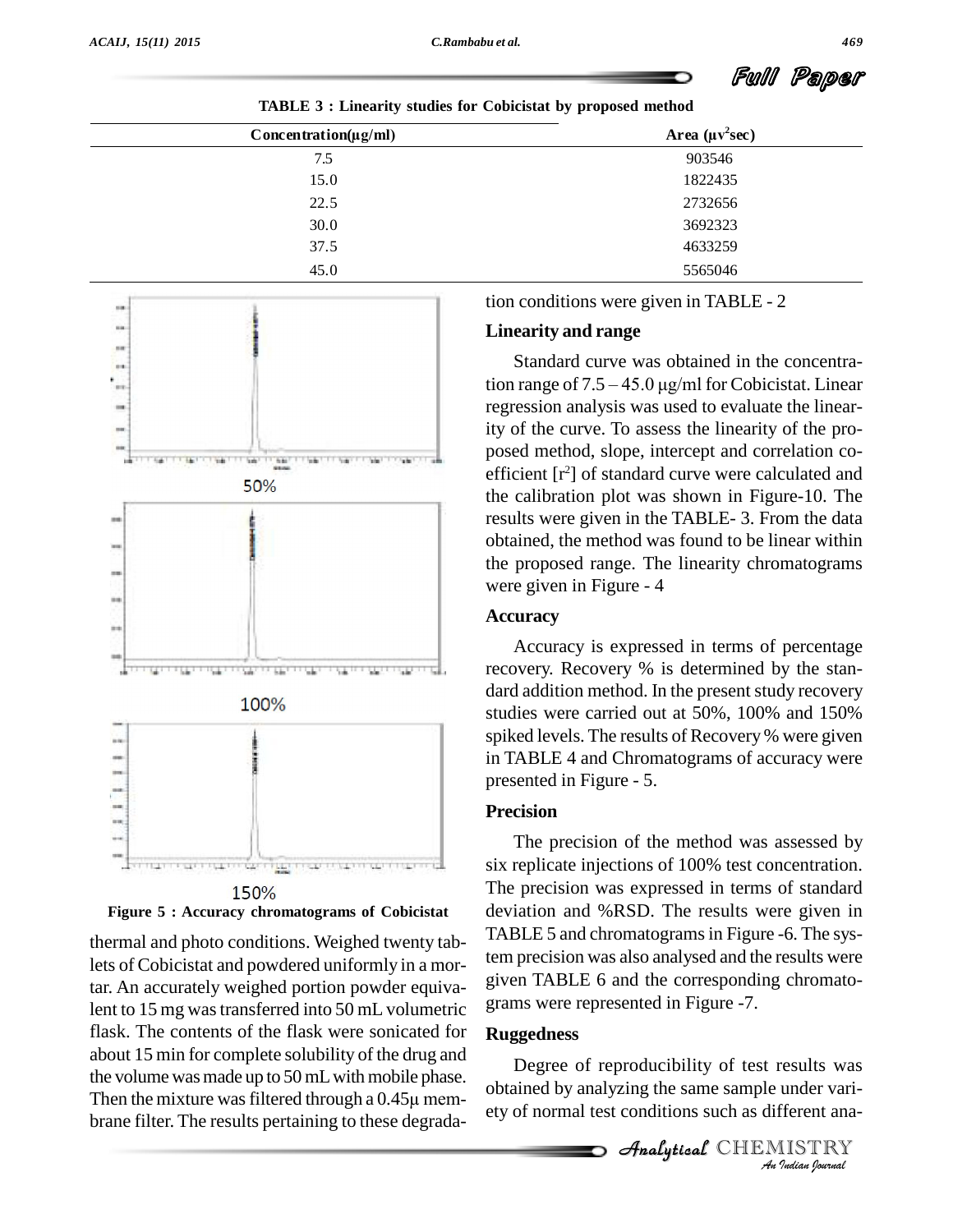

**TABLE 4 : Accuracy data for Cobicistat**

| S. No                      |         | Cobicistat          |             |
|----------------------------|---------|---------------------|-------------|
|                            |         | $Area(\mu v^2 sec)$ |             |
|                            | 50%     | 100%                | <b>150%</b> |
| Injection 1                | 1829089 | 3699154             | 5566905     |
| Injection 2                | 1839904 | 3699095             | 5564389     |
| Injection 3                | 1854092 | 3697650             | 5561290     |
| Average                    | 1841028 | 3698633             | 5564195     |
| Amount recovered $(\mu g)$ | 49.62   | 99.65               | 149.96      |
| *% Recovery                | 99.23   | 99.65               | 99.37       |

#### **TABLE 5 : Data for method precision of Cobicistat**

| S. NO              | Cobicistat            |         |
|--------------------|-----------------------|---------|
|                    | <b>Retention time</b> | Area    |
| Injection 1        | 4.074                 | 3801545 |
| Injection 2        | 4.077                 | 3814329 |
| Injection 3        | 4.079                 | 3830890 |
| Injection 4        | 4.083                 | 3835530 |
| Injection 5        | 4.081                 | 3833254 |
| Injection 6        | 4.075                 | 3820984 |
| Average            | 4.078                 | 3822755 |
| Standard deviation | 0.003                 | 13142.3 |
| % $RSD$            | 0.086                 | 0.34    |

#### **TABLE 6 : Data for system precision of Cobicistat**

| <b>S. NO</b>         | <b>Cobicistat</b>     |         |
|----------------------|-----------------------|---------|
|                      | <b>Retention time</b> | Area    |
| Injection 1          | 4.071                 | 3724354 |
| Injection 2          | 4.073                 | 3729085 |
| Injection 3          | 4.075                 | 3733145 |
| Injection 4          | 4.072                 | 3726546 |
| Injection 5          | 4.070                 | 3720985 |
| Injection 6          | 4.073                 | 3725466 |
| Average              | 4.072                 | 3726597 |
| Standard deviation 0 | 0.002                 | 4168.3  |
| % RSD                | 0.043                 | 0.11    |

sion as per test method on two different days. The<br>analyst's prepared six sample of the same batch on<br>two different day's. Calculated %RSD on two dif-*Indian*<br>*Indian Indian*<br>*ISTRY*<br>*Indian bouvaal*  $A_n$  and  $A_n$  is samples for ruggedness results with  $\frac{1}{n}$ lysts, instruments, days, reagents, column etc. The Ruggedness of the method was verified by analyzing the six samples of same batch for method preci sion as per test method on two different days. The  $\frac{1}{\sqrt{1 + \frac{1}{n}}$ ing the six samples of same batch for method preci-<br>sion as per test method on two different days. The<br>analyst's prepared six sample of the same batch on the method precision. The results of ruggedness were given inTABLE7 and the chromatograms were given in Figure - 8

# **LOD and LOQ**

The formulae 3.3  $\sigma$ /S and 10  $\sigma$ /S were used to calculate LOD and LOQ respectively.  $\sigma$  is the mean of standard deviation of y intercepts of the three calibration curves and S is the mean of slopes of the calibration curves.

#### **Robustness**

Robustness was assessed by varying the param eters such as percent organic content, pH of the mo-

```
CHEMISTRY COMPANY
```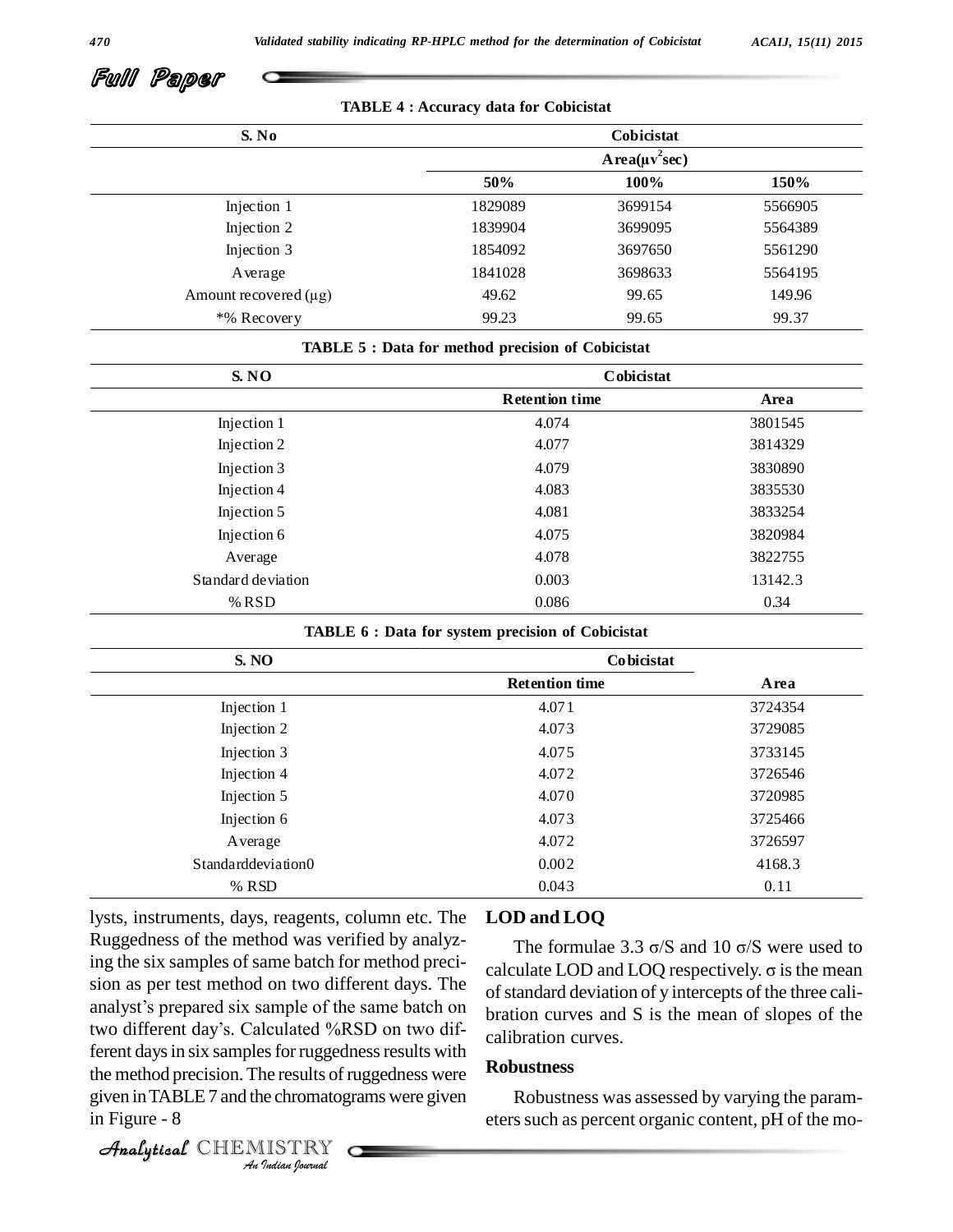

**Figure 6 : Method precision chromatograms of Cobicistat**

| <b>TABLE 7 : Data for ruggedness of Cobicistat</b> |  |
|----------------------------------------------------|--|
|----------------------------------------------------|--|

|                |             | Day 1                 |         | Day 2                 |         |
|----------------|-------------|-----------------------|---------|-----------------------|---------|
| S. No          |             | <b>Retention Time</b> | Area    | <b>Retention Time</b> | Area    |
|                | Injection 1 | 4.074                 | 3801545 | 4.083                 | 3799035 |
| $\overline{2}$ | Injection 2 | 4.077                 | 3814329 | 4.085                 | 3812903 |
| 3              | Injection 3 | 4.079                 | 3830890 | 4.081                 | 3810122 |
| 4              | Injection 4 | 4.083                 | 3835530 | 4.087                 | 3832239 |
| 5              | Injection 5 | 4.081                 | 3833254 | 4.089                 | 3838099 |
| 6              | Injection 6 | 4.075                 | 3820984 | 4.079                 | 3815048 |
| Average        |             | 4.078                 | 3822755 | 4.084                 | 3817908 |
| <b>Std Dev</b> |             | 0.003                 | 13142.3 | 0.004                 | 14581.5 |
| % RSD          |             | 0.086                 | 0.34    | 0.092                 | 0.382   |

bile phase, buffer concentration, temperature, injection volume and flow rate. In the present investigabile phase, buffer concentration, temperature, injec-<br>tion volume and flow rate. In the present investiga-<br>tion, a variation of  $\pm 0.1$  mL/min in the flow rate, matog

0.382<br>*Idy* Robust-<br>*IS* and chro-<br>*ISTRY*<br>*ISTRY* change in temperature were adopted to study Robustness.The resultswere tabulated inTABLE8 and chro matograms of robustness were given in Figure -9.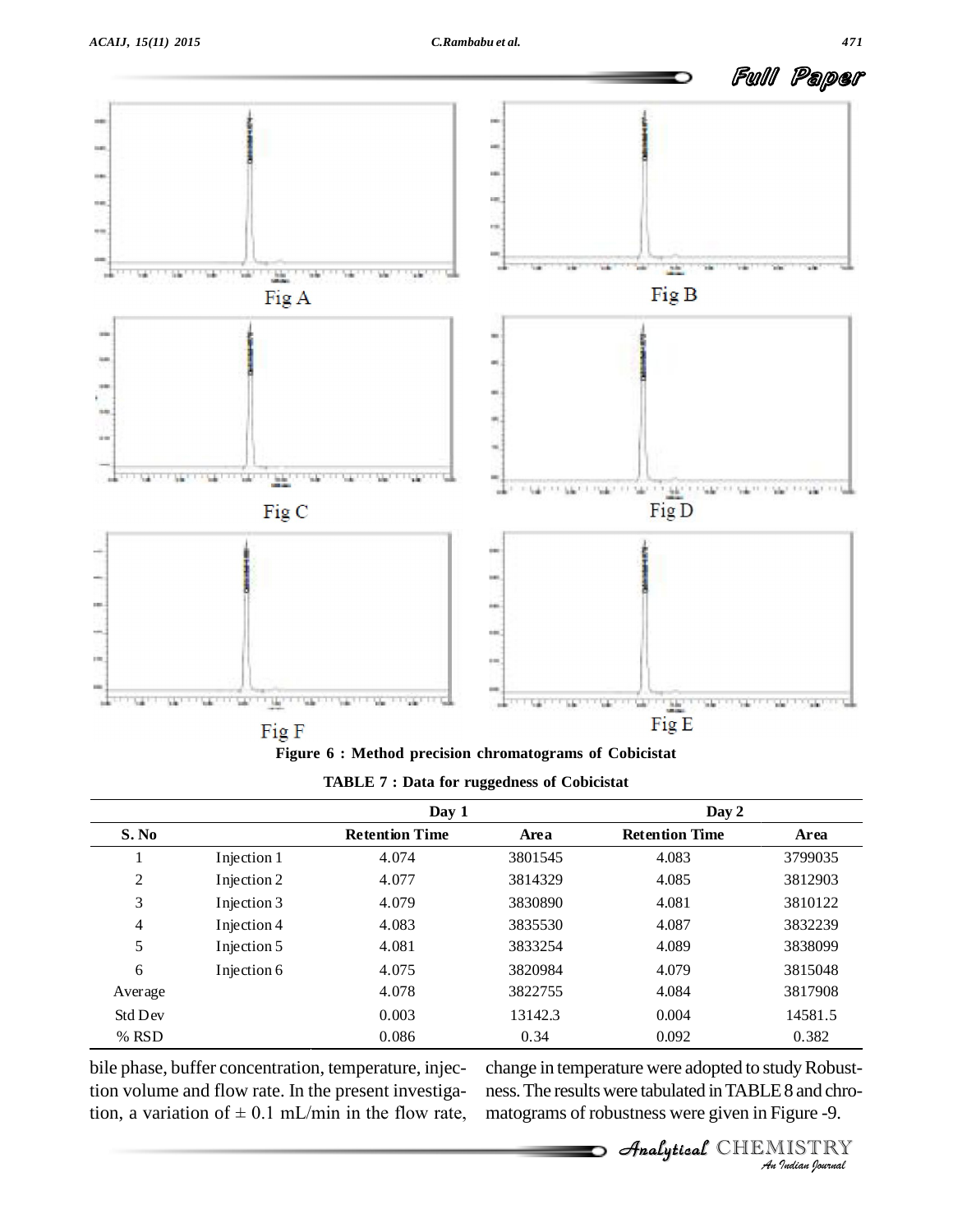

**Figure 7 : System precision chromatograms of Cobicistat**

#### **RESULTSAND DISCUSSION**

nation of Cobicistat and the same was known from precision as *I* the same was forced degreed at the restudies. The studies of  $\frac{115 \text{TRY}}{9 \text{ rad} \cdot 9 \text{ normal}}$ In present study a new analytical method reversed phase HPLC method for the determination of column used in this method is Hypersil BDS C18,<br>150 mm X 4.6 mm, 5µ with a flow rate of 1.0ml/min at a wavelength 240 nm and Coloumn temperature 150 mm X 4.6 mm, 5 $\mu$  with a flow rate of 1.0ml/min The pe<br>at a wavelength 240 nm and Coloumn temperature of Col<br>is 30°C. The mobile phase preparation was done by tained using buffer potassium di hydrogen ortho phosphate (pH 6.5). The mobile phase combination was Buffer: ACN (90:10). The run time was set for 10 minutes. The retention time of Cobicistat was 4.078 minutes. The developed method is specific for the determi the blank, placebo and forced degradation studies, as no other peak was found at the retention time of

CHEMISTRY COMPANY

Cobicistat tablets in combined dosage form. The The linearity range for Cobicistat is  $7.5-45.0 \mu g/ml$ method developed and validated for determination of Cobicistat in pharmaceutical dosage forms and assured the satisfactory precision and accuracy and also determining lower concentration of drug in its solid combined dosage form by RP-HPLC method. also determining lower concentration of drug in its<br>solid combined dosage form by RP-HPLC method.<br>The linearity range for Cobicistat is 7.5-45.0 µg/ml the co-relation co-efficient was found to be 0.999. The percentage RSD obtained for system precision of Cobicistat was 0.11. The percentage RSD obtained for method precision of Cobicistat was 0.34. The Limit of detection and Limit of Quantification values for Cobicistat are  $0.1472$  and  $0.4461 \mu g/mL$ respectively.

Cobicistat during these studies. The new HPLC two different day's calculated %RSD for two dif-The Ruggedness of the method has been verified by analyzing the six samples of same batch for method precision as per test method by different analysts<br>using different instrument, different days. The<br>analyst's prepared six sample of the same batch on using different instrument, different days. The analyst's prepared six sample of the same batch on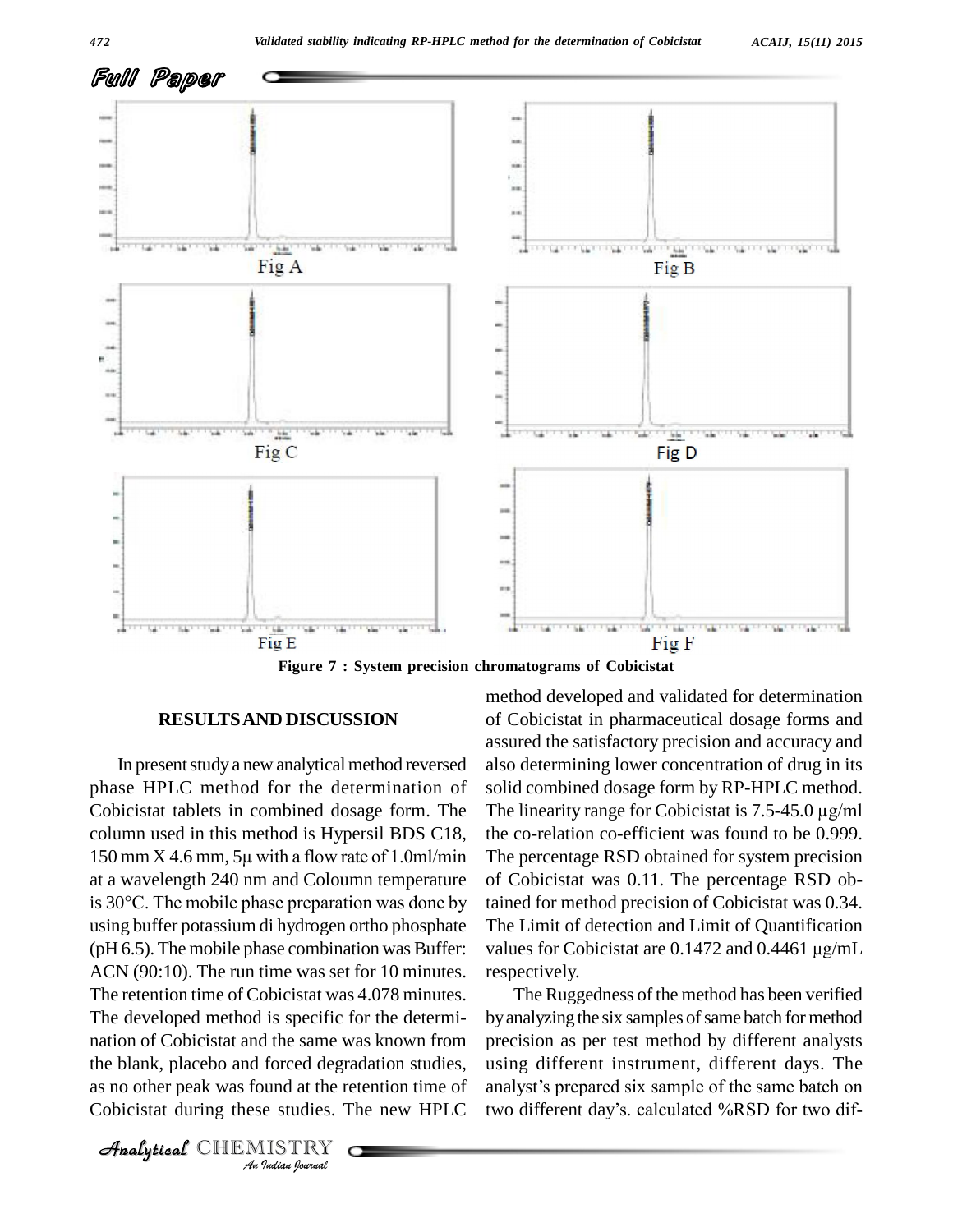

**Figure 8: Ruggedness chromatograms** (Day 2) of Cobicistat

| S. No.         | Cobicistat |                                 |  |
|----------------|------------|---------------------------------|--|
|                | RT         | Ar Area $(\mu v^2 \text{ sec})$ |  |
|                |            | <b>Standard</b>                 |  |
| 1              | 2.429      | 949845                          |  |
|                |            | Robust-1 Flow -1                |  |
| $\mathfrak{2}$ | 3.613      | 3314360                         |  |
|                |            | Robust-2 Flow-2                 |  |
| 3              | 4.697      | 4356729                         |  |
|                |            | Robust-3 Temp - 1               |  |
| $\overline{4}$ | 4.083      | 3592189                         |  |
|                |            | Robust-4 Temp - 2               |  |
| 5              | 4.087      | 3896576                         |  |

| <b>TABLE 8: Data for robustness study of Cobicistat</b> |  |
|---------------------------------------------------------|--|
|---------------------------------------------------------|--|

ferent days in six samples for ruggedness results with the method precision. The system suitability was evaluated in each condition and compared the re sults with method precision results the method is robust for change in flow rate and temperature. No

and the developed method was found to be specific. peak was observed at the retention time of Cobicistat

*Indeed Specific.*<br> *Indian Indian*<br> *IISTRY*<br> *IISTRY* The sample solution was injected and the amount of Cobicistat present in the formulation was calculated from the calibration curve. The amount of

CHEMISTRY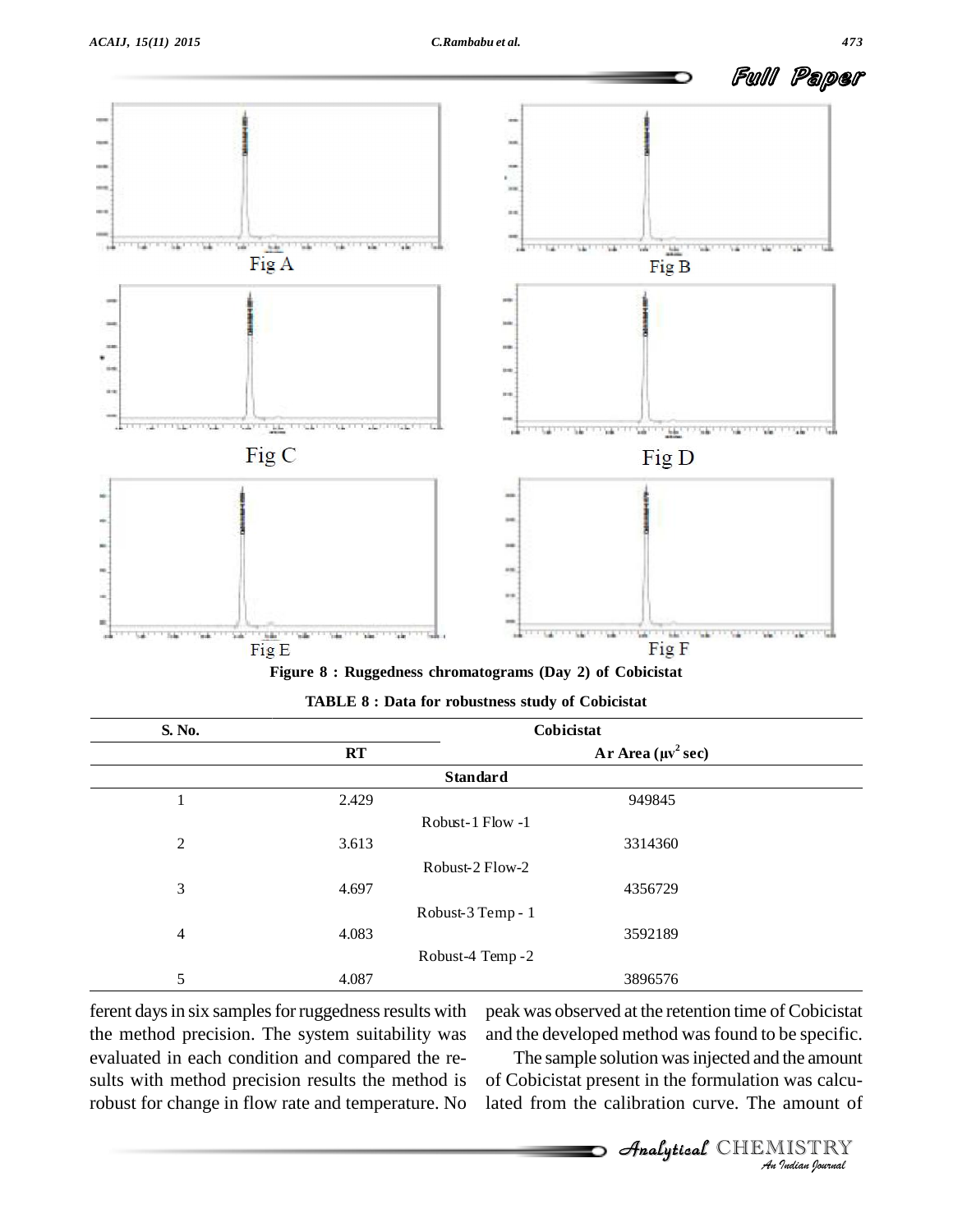

Cobicistat found in the commercial sample as per the developed method was 148.48 mg against to the 150 mg present in the tablet and the assay of Cobicistat was found to be 98.99%.

#### **CONCLUSION**

selective, reproducible and specific with good pre-*Indian* Specific<br>*Indian Indian*<br>*ISTRY*<br>*Indian Bournal*  $\frac{1}{2}$  and  $\frac{1}{2}$  and  $\frac{1}{2}$  and  $\frac{1}{2}$  are developed method was The proposed method for Cobicistat was simple, proved to be superior to most of the reported meth ods. The proposed method for estimation of selected  $\begin{bmatrix} 1 \end{bmatrix}$  E.I. Lepist, drug was successfully applied either in pure form

CHEMISTRY COMPANY

or tablet dosage form. More over the low solvent consumption along with small retention time of 4.078 for Cobicistat seems to be cost effective when compared to other developed methods shown in literature review. The proposed method can be used as alternative methods to the reported ones for the routine determination of selected drug under the study in tablet dosage form.

#### **REFERENCES**

T.K.Phan, A.Roy, L.Tong, K.MacLennan, B.Murray, A.S.Ray; Cobicistat